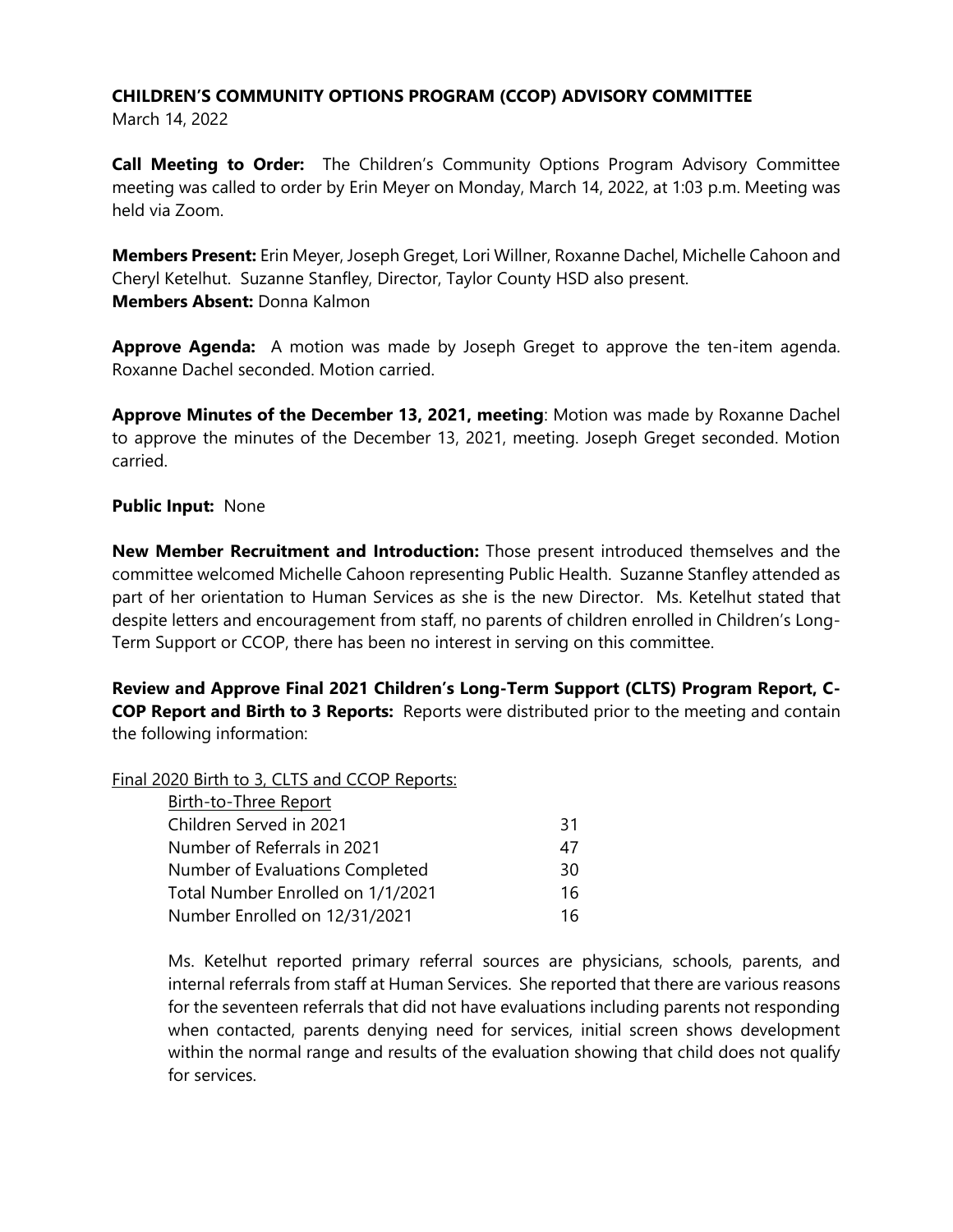Children's Long-Term Support Report: It was discovered that this report was inaccurate. Cheryl Ketelhut apologized and will revise the report and submit for approval at the next meeting of this committee.

| <b>CCOP Report</b> |
|--------------------|
|                    |

| <b>DHS Allocation</b>                  | \$20,050    |
|----------------------------------------|-------------|
| Administration (7% of base allocation) | 1,404<br>-S |
| 2020 Allocation for Services           | \$18,646    |
| 2021 Carry-Over                        | $+$ \$1,073 |
| <b>Total Available for Services</b>    | \$19,719    |
| Services Used                          | \$10,219    |
| <b>Unspent Funds</b>                   | \$9,500     |

22 children/families were approved for funding in 2021.

18 families turned in receipts for reimbursement

Services included: specialized equipment, medical care not covered by other sources, respite care, homemaker services, dietary supplements/specialized clothing, transportation, recreation, child-care, and parent education. Ms. Ketelhut reported that instead of billing Medicaid for Case Management for those children enrolled in CCOP, CCOP itself will be billed (\$2,000 - \$3,000) In that manner a larger portion of the CCOP funds will be used. We will have carry over funds for 2022 in a similar amount to that which we received in 2021.

Motion was made by Roxanne Dachel to approve the Final 2021 Birth to 3 and CCOP Program Reports. Joseph Greget seconded. Motion carried.

**Review and Approve March 1, 2022, Children's Long-Term Support (CLTS) Program Report, C-COP Report and Birth to 3 Reports:** Reports were distributed prior to the meeting and contain the following information:

| Birth-to-Three Report             |    |
|-----------------------------------|----|
| Families Served in 2022           | 16 |
| Number of Referrals in 2022       | 8  |
| Number of Evaluations Completed   | 2  |
| Total Number Enrolled on 1/1/2022 | 16 |
| Number Enrolled on 3/1/20212      | 16 |

| Children's Long-Term Support Report:           |    |
|------------------------------------------------|----|
| Number of Children enrolled in 2022            | 41 |
| Number of Referrals in 2022                    | 6  |
| Number of Functional Screens Completed in 2022 | 12 |
| Total Number of Children Enrolled 1/1/2022     | 40 |
| Total Number of Children Enrolled 3/1/2022     | 39 |
| Wait List                                      | 14 |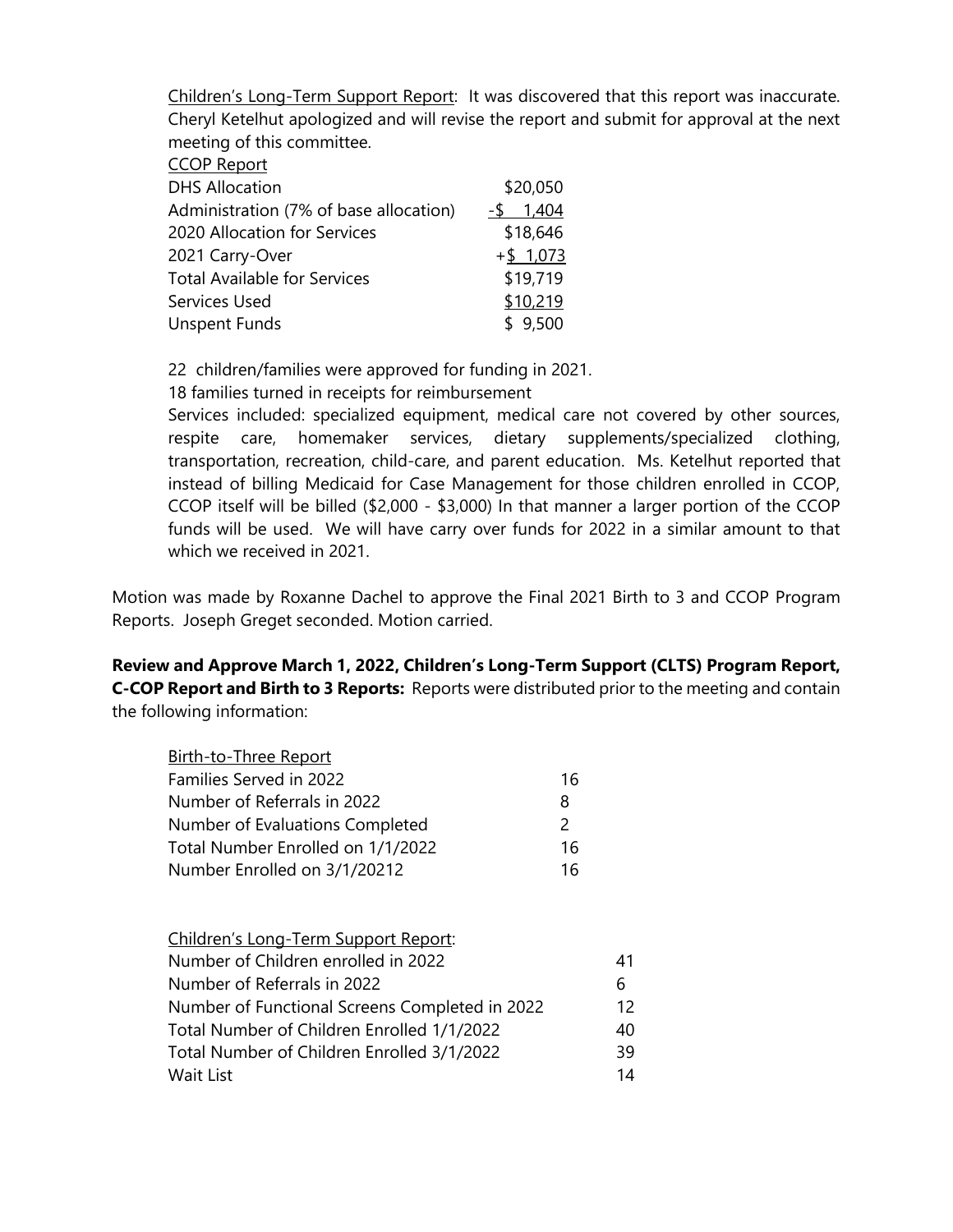All services for those on the wait list are funded however Human Services does not have the staff time to provide adequate Case Management Services for the children on the wait list. Ms. Ketelhut reported that an additional staff position for CLTS was requested. Human Services Board denied the request. Ms. Ketelhut and Suzanne Stanfley met with staff from the WI Department of Health Services (DHS) as DHS requires that counties do not have a wait list. It is anticipated that at the end of the first quarter of 2022 we will receive a letter from DHS indicating their concern over our growing wait list. If children on the wait list are not enrolled in a timely manner, it is anticipated that at the end of the second quarter TCHSD will be quested to submit a formal plan detailing plan for enrollment. Other counties in the state have wait lists as well.

| <b>CCOP Report</b>                     |           |
|----------------------------------------|-----------|
| <b>DHS Allocation</b>                  | \$20,050  |
| Administration (7% of base allocation) | -\$ 1.404 |
| Amount Available for Services          | \$18,646  |

18 children/families are approved for funding in 2022.

Services include adaptive aids, childcare, counseling and therapeutic services, parent training, recreation, respite, specialized clothing, specialized diet, specialized medical/therapeutic supplies, and transportation

Motion was made by Lori Willner to approve the March 1, 2022, Birth to 3, CLTS, CCOP Program Reports. Joseph Greget seconded. Motion carried.

**Roundtable Updates:** Joseph updated those present on numerous school and community events that are through school, Early Childhood Committee, Transition Counsel, Literacy Counsel, and the Taylor County Drug Opposition Counsel. 100+ children were screened at Medford's Child Development Days earlier in March. Two grants are being submitted on for before and after school programming and one for childcare issues. Leadership Training with the Navy Seals will be held in May at Forest Springs with a parent night to be held the night before the training. All school districts in Taylor County may send students to this event. The playground at Stetsonville Elementary will be updated with handicap accessible equipment. Colby, Gilman, Medford and Own-Withee schools have students attending the 18-21 y.o. program in Medford. Phillips may send students in the future.

Erin Meyer reported that Black River Industries is developing a summer youth program for 14-21 y.o. students. A meeting will be scheduled to discuss questions about scheduling to not interfere with school district programming and funding for the program.

Michelle Cahoon reported that Public Health has new staff and is re-energized to return to providing services as they did before COVID and getting the word out about those services.

## **Other Business:** None